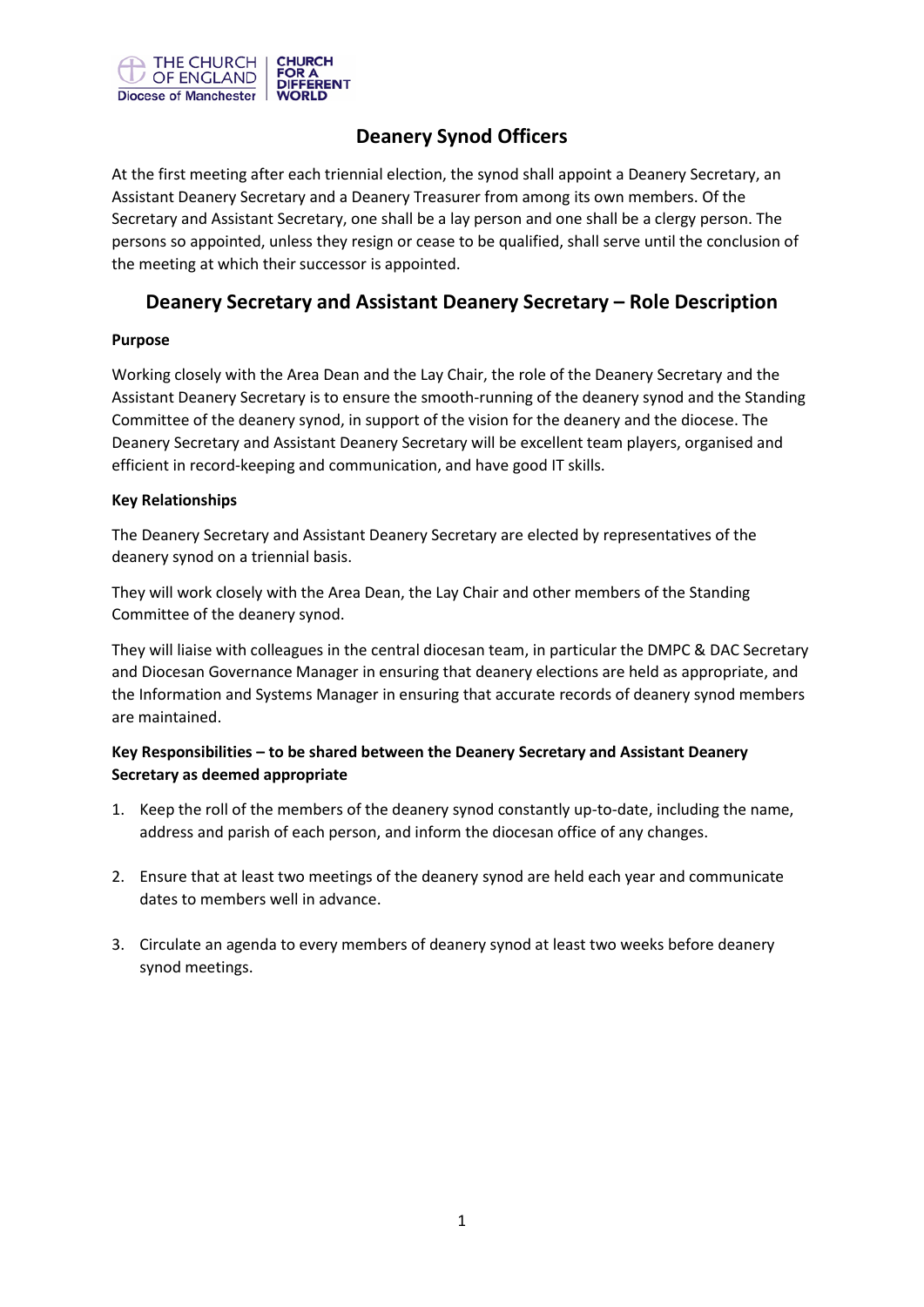

- 4. Prepare minutes of every meeting of the deanery synod and circulate them to members of the deanery synod, including a note of: those present; decisions made, including where necessary the wording of resolutions passed and the results of any votes taken; the outcome of discussions; and important information presented at the meeting.
- 5. Support the Area Dean and Lay Chair in the administration of the deanery synod Standing Committee.
- 6. Ensure that the election of diocesan officers occurs at the appropriate time.

### **Other**

- Deanery Secretaries and Assistant Deanery Secretaries will be provided with support and development opportunities as part of the wider transformation programme of the diocese.

# **Deanery Treasurer (encompassing the role of Deanery Budget Secretary) – Role Description**

### **Purpose**

Working closely with the Area Dean and the Lay Chair, the role of the Deanery Treasurer is to offer advice to the deanery synod and deanery synod Standing Committee on financial matters when required, to support parish treasurers and enable networking amongst them, and to keep the deanery synod's accounts as needed. The Deanery Treasurer will be a passionate advocate for good stewardship and act as an advocate for the Parish Share system. Preferably they will have experience of being a parish treasurer. They will be an excellent team player, organised and efficient in record-keeping and communication, and have good IT skills.

### **Key Relationships**

The Deanery Treasurer is elected by representatives of the deanery synod on a triennial basis.

They will work closely with the Area Dean, the Lay Chair and other members of the Standing Committee of the deanery synod.

They will establish positive relationships with the PCC Treasurers in the deanery.

They will liaise with colleagues in the central diocesan team, in particular the Director of Finance & Corporate Services and other members of the Finance Team with regard to the finances of parishes in the deanery, and in particular Parish Share, and also stewardship.

### **Key Responsibilities**

- 1. Monitor deanery contributions to Parish Share and work with parish treasurers to ensure good contribution levels, and communicate potential shortfalls in Parish Share payments within the deanery, to the diocese.
- 2. Report to deanery synod on Parish Share payments made.